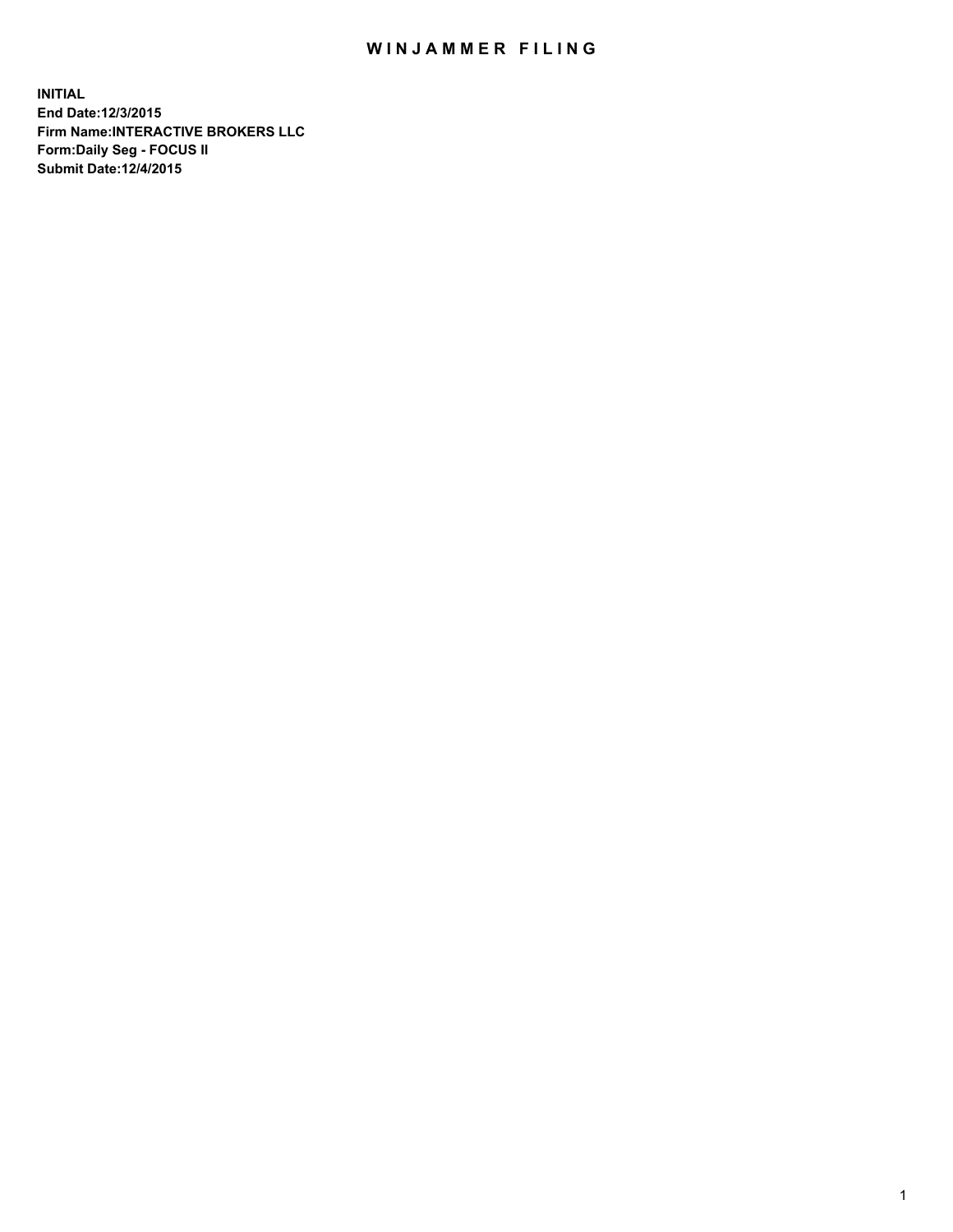## **INITIAL End Date:12/3/2015 Firm Name:INTERACTIVE BROKERS LLC Form:Daily Seg - FOCUS II Submit Date:12/4/2015 Daily Segregation - Cover Page**

| Name of Company<br><b>Contact Name</b><br><b>Contact Phone Number</b><br><b>Contact Email Address</b>                                                                                                                                                                                                                         | <b>INTERACTIVE BROKERS LLC</b><br><b>Alex Parker</b><br>203-618-7738<br>aparker@interactivebrokers.com |
|-------------------------------------------------------------------------------------------------------------------------------------------------------------------------------------------------------------------------------------------------------------------------------------------------------------------------------|--------------------------------------------------------------------------------------------------------|
| FCM's Customer Segregated Funds Residual Interest Target (choose one):<br>a. Minimum dollar amount: ; or<br>b. Minimum percentage of customer segregated funds required:% ; or<br>c. Dollar amount range between: and; or<br>d. Percentage range of customer segregated funds required between:% and%.                        | <u>0</u><br>155,000,000 245,000,000<br>0 <sub>0</sub>                                                  |
| FCM's Customer Secured Amount Funds Residual Interest Target (choose one):<br>a. Minimum dollar amount: ; or<br>b. Minimum percentage of customer secured funds required:%; or<br>c. Dollar amount range between: and; or<br>d. Percentage range of customer secured funds required between: % and %.                         | <u>0</u><br>80,000,000 120,000,000<br><u>00</u>                                                        |
| FCM's Cleared Swaps Customer Collateral Residual Interest Target (choose one):<br>a. Minimum dollar amount: ; or<br>b. Minimum percentage of cleared swaps customer collateral required:%; or<br>c. Dollar amount range between: and; or<br>d. Percentage range of cleared swaps customer collateral required between:% and%. | <u>0</u><br>0 <sub>0</sub><br>0 <sub>0</sub>                                                           |

Attach supporting documents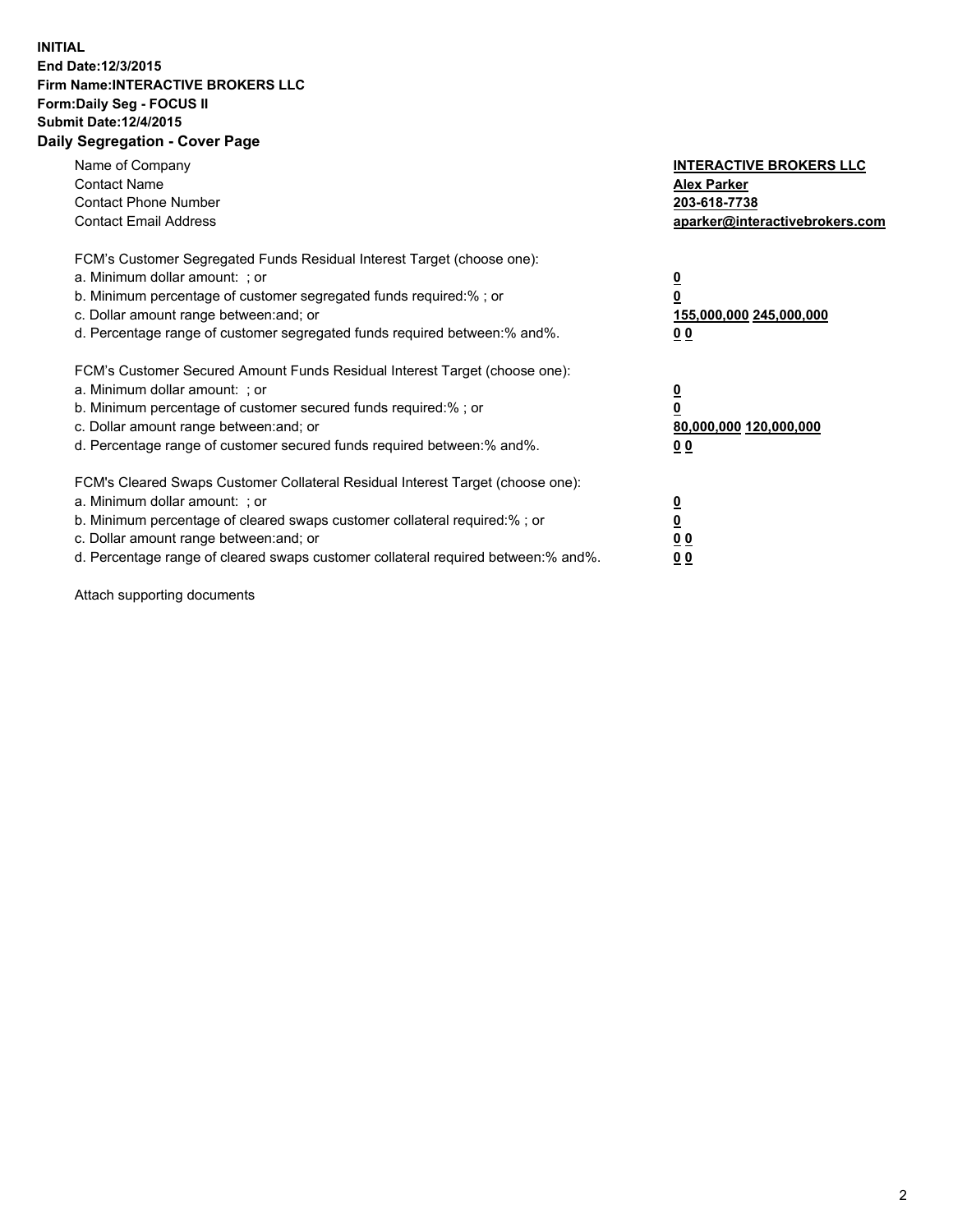## **INITIAL End Date:12/3/2015 Firm Name:INTERACTIVE BROKERS LLC Form:Daily Seg - FOCUS II Submit Date:12/4/2015 Daily Segregation - Secured Amounts**

|     | Daily Segregation - Secured Amounts                                                                          |                                  |
|-----|--------------------------------------------------------------------------------------------------------------|----------------------------------|
|     | Foreign Futures and Foreign Options Secured Amounts                                                          |                                  |
|     | Amount required to be set aside pursuant to law, rule or regulation of a foreign                             | $0$ [7305]                       |
|     | government or a rule of a self-regulatory organization authorized thereunder                                 |                                  |
| 1.  | Net ledger balance - Foreign Futures and Foreign Option Trading - All Customers                              |                                  |
|     | A. Cash                                                                                                      | 336,618,707 [7315]               |
|     | B. Securities (at market)                                                                                    | $0$ [7317]                       |
| 2.  | Net unrealized profit (loss) in open futures contracts traded on a foreign board of trade                    | $-3,149,886$ [7325]              |
| 3.  | Exchange traded options                                                                                      |                                  |
|     |                                                                                                              |                                  |
|     | a. Market value of open option contracts purchased on a foreign board of trade                               | <b>15,453</b> [7335]             |
|     | b. Market value of open contracts granted (sold) on a foreign board of trade                                 | $-23,165$ [7337]                 |
| 4.  | Net equity (deficit) (add lines 1.2. and 3.)                                                                 | 333,461,109 [7345]               |
| 5.  | Account liquidating to a deficit and account with a debit balances - gross amount                            | 76,990 [7351]                    |
|     | Less: amount offset by customer owned securities                                                             | 0 [7352] 76,990 [7354]           |
| 6.  | Amount required to be set aside as the secured amount - Net Liquidating Equity<br>Method (add lines 4 and 5) | 333,538,099 [7355]               |
| 7.  | Greater of amount required to be set aside pursuant to foreign jurisdiction (above) or line                  | 333,538,099 [7360]               |
|     | 6.                                                                                                           |                                  |
|     | FUNDS DEPOSITED IN SEPARATE REGULATION 30.7 ACCOUNTS                                                         |                                  |
| 1.  | Cash in banks                                                                                                |                                  |
|     | A. Banks located in the United States                                                                        | 149 [7500]                       |
|     | B. Other banks qualified under Regulation 30.7                                                               | 0 [7520] 149 [7530]              |
| 2.  | Securities                                                                                                   |                                  |
|     | A. In safekeeping with banks located in the United States                                                    | 373,424,256 [7540]               |
|     | B. In safekeeping with other banks qualified under Regulation 30.7                                           | 0 [7560] 373,424,256 [7570]      |
| 3.  | Equities with registered futures commission merchants                                                        |                                  |
|     | A. Cash                                                                                                      | $0$ [7580]                       |
|     | <b>B.</b> Securities                                                                                         | $0$ [7590]                       |
|     | C. Unrealized gain (loss) on open futures contracts                                                          | $0$ [7600]                       |
|     | D. Value of long option contracts                                                                            | $0$ [7610]                       |
|     | E. Value of short option contracts                                                                           | 0 [7615] 0 [7620]                |
| 4.  | Amounts held by clearing organizations of foreign boards of trade                                            |                                  |
|     | A. Cash                                                                                                      | $0$ [7640]                       |
|     | <b>B.</b> Securities                                                                                         | $0$ [7650]                       |
|     | C. Amount due to (from) clearing organization - daily variation                                              | $0$ [7660]                       |
|     | D. Value of long option contracts                                                                            | $0$ [7670]                       |
|     | E. Value of short option contracts                                                                           |                                  |
|     |                                                                                                              | 0 [7675] 0 [7680]                |
| 5.  | Amounts held by members of foreign boards of trade                                                           |                                  |
|     | A. Cash                                                                                                      | 97,231,157 [7700]                |
|     | <b>B.</b> Securities                                                                                         | $0$ [7710]                       |
|     | C. Unrealized gain (loss) on open futures contracts                                                          | -5,927,136 [7720]                |
|     | D. Value of long option contracts                                                                            | 15,461 [7730]                    |
|     | E. Value of short option contracts                                                                           | -23,166 [7735] 91,296,316 [7740] |
| 6.  | Amounts with other depositories designated by a foreign board of trade                                       | 0 [7760]                         |
| 7.  | Segregated funds on hand                                                                                     | $0$ [7765]                       |
| 8.  | Total funds in separate section 30.7 accounts                                                                | 464,720,721 [7770]               |
| 9.  | Excess (deficiency) Set Aside for Secured Amount (subtract line 7 Secured Statement                          | 131,182,622 [7380]               |
|     | Page 1 from Line 8)                                                                                          |                                  |
| 10. | Management Target Amount for Excess funds in separate section 30.7 accounts                                  | 80,000,000 [7780]                |
| 11. | Excess (deficiency) funds in separate 30.7 accounts over (under) Management Target                           | 51,182,622 [7785]                |
|     |                                                                                                              |                                  |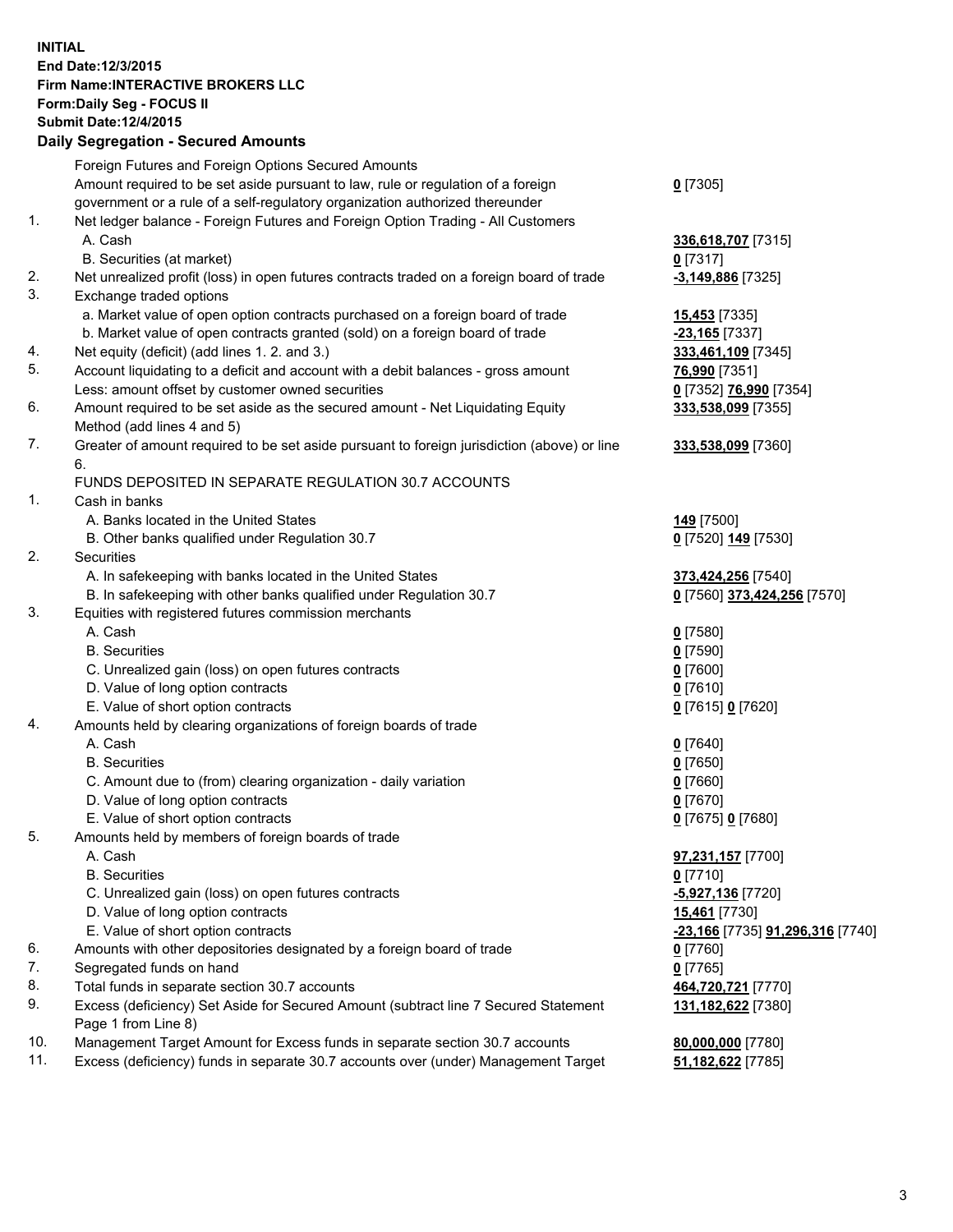**INITIAL End Date:12/3/2015 Firm Name:INTERACTIVE BROKERS LLC Form:Daily Seg - FOCUS II Submit Date:12/4/2015 Daily Segregation - Segregation Statement** SEGREGATION REQUIREMENTS(Section 4d(2) of the CEAct) 1. Net ledger balance A. Cash **2,664,156,638** [7010] B. Securities (at market) **0** [7020] 2. Net unrealized profit (loss) in open futures contracts traded on a contract market **-47,830,789** [7030] 3. Exchange traded options A. Add market value of open option contracts purchased on a contract market **70,656,851** [7032] B. Deduct market value of open option contracts granted (sold) on a contract market **-146,460,554** [7033] 4. Net equity (deficit) (add lines 1, 2 and 3) **2,540,522,146** [7040] 5. Accounts liquidating to a deficit and accounts with debit balances - gross amount **205,334** [7045] Less: amount offset by customer securities **0** [7047] **205,334** [7050] 6. Amount required to be segregated (add lines 4 and 5) **2,540,727,480** [7060] FUNDS IN SEGREGATED ACCOUNTS 7. Deposited in segregated funds bank accounts A. Cash **269,697,812** [7070] B. Securities representing investments of customers' funds (at market) **1,413,257,430** [7080] C. Securities held for particular customers or option customers in lieu of cash (at market) **0** [7090] 8. Margins on deposit with derivatives clearing organizations of contract markets A. Cash **22,988,686** [7100] B. Securities representing investments of customers' funds (at market) **1,105,678,856** [7110] C. Securities held for particular customers or option customers in lieu of cash (at market) **0** [7120] 9. Net settlement from (to) derivatives clearing organizations of contract markets **5,216,943** [7130] 10. Exchange traded options A. Value of open long option contracts **70,671,346** [7132] B. Value of open short option contracts **-146,482,643** [7133] 11. Net equities with other FCMs A. Net liquidating equity **0** [7140] B. Securities representing investments of customers' funds (at market) **0** [7160] C. Securities held for particular customers or option customers in lieu of cash (at market) **0** [7170] 12. Segregated funds on hand **0** [7150] 13. Total amount in segregation (add lines 7 through 12) **2,741,028,430** [7180] 14. Excess (deficiency) funds in segregation (subtract line 6 from line 13) **200,300,950** [7190] 15. Management Target Amount for Excess funds in segregation **155,000,000** [7194]

16. Excess (deficiency) funds in segregation over (under) Management Target Amount Excess

**45,300,950** [7198]